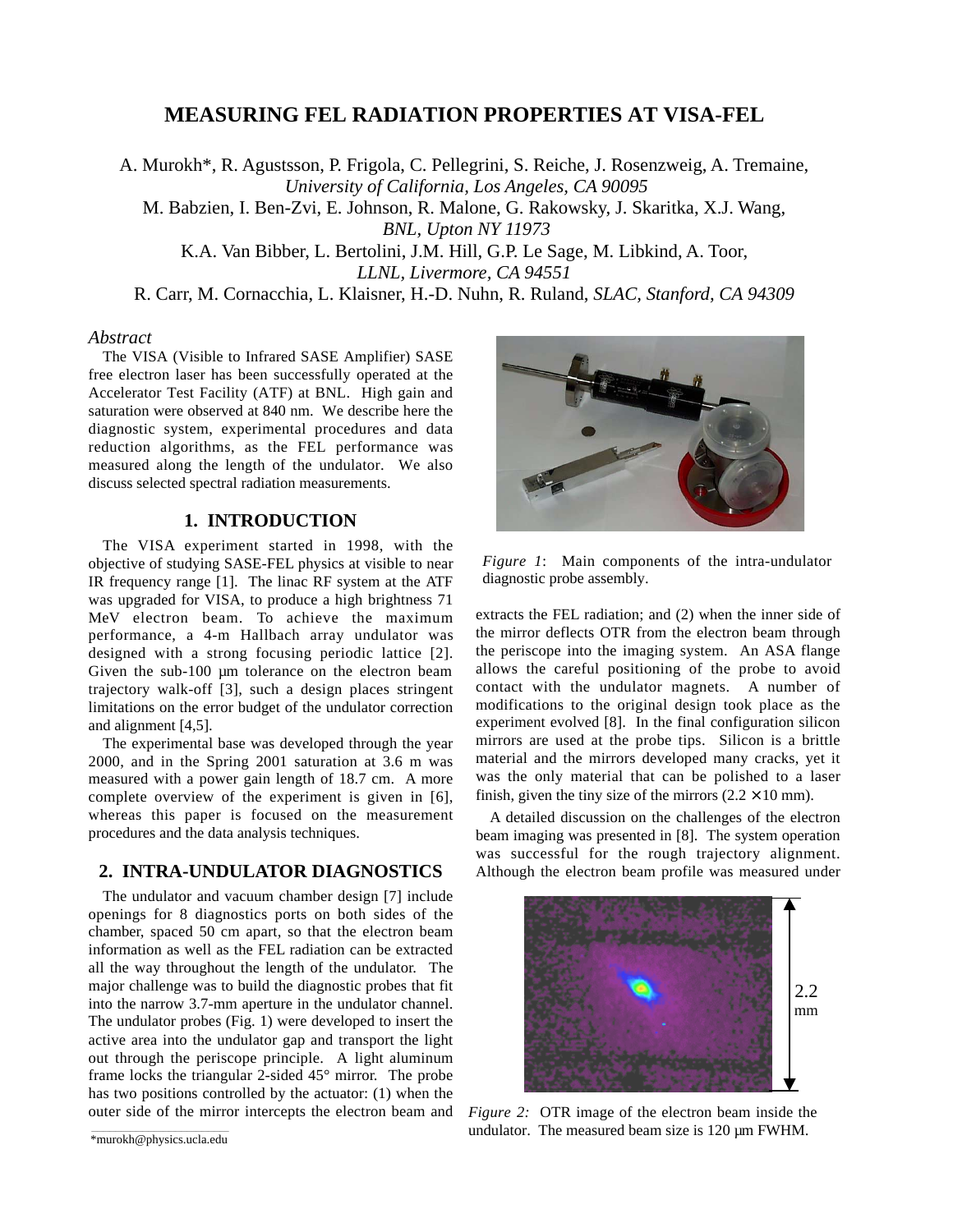certain conditions (Fig. 2); a small dynamic range of the OTR and a high optical noise background did not allow careful measurements of the electron beam envelope dynamics throughout the undulator. In addition, beam fluctuations due to the RF jitter made systematic electron beam measurements rather difficult inside the undulator.

FEL diagnostics was positioned on the opposite side of the probe actuators assembly. The light deflected by the outer side of the probe silicon mirror follows through the relay imaging transport line towards the diagnostics, whether there is a joulemeter, CCD camera, or a spectrometer. Flipper based mirrors can be inserted on the optical beam path to allow multiplexing between the ports [8].

To measure charge simultaneously with the joulemeter readout, a stripline beam position and charge monitor (BPM) was installed in front of the VISA undulator. A BPM sum signal is mixed with a 1 GHz reference signal to produce a readable slow signal with a peak-to-peak value linearly proportional to the electron beam charge. The signal was periodically calibrated against the Faraday cup located downstream of the undulator. Typical linear dependence indicated that there was no significant charge loss near the operating point of the FEL. The signals from the BPM and a joulemeter were displayed on the oscilloscopes, and the GPIB protocol was developed to enable shot-by-shot simultaneous recording of both signal values.

## **3. RESULTS AND ANALYSIS**

#### *3.1 Exponential gain*

The operating procedure for the exponential gain measurements starts with the electron beam trajectory optimization at the photo-injector beam line. It is most essential to steer the beam through the center of the linac sections so that it can be properly matched into the transport focusing channel (Fig. 3) pre-tuned from the previous experimental run. Through the dispersive section the electron beam is being transported towards the experimental area, where it is matched into the undulator entrance. The beamline tune is set to compensate for the linear dispersion in the system. Once the beam is steered through the center of the undulator, one can find an optimal RF phase of the linac, where some gain can be observed. Then the system is fine-tuned based on the gain until the satisfactory operating point is found. To keep the



*Figure 3*: VISA beam line layout at ATF.



*Figure 4*: **(a)** FEL pulse energy measured with respect to the charge for 1500 consecutive shots at pop-in 8; **(b)** statistical distribution of the pulse energies within the 20% charge cut window.

FEL at the operating point for the duration of the measurement one has to occasionally readjust the RF phase of the gun, which slowly drifts throughout the day. It is not possible to prevent a shot-to-shot jitter of the linac RF phase which has a dramatic effect on the laser performance, as it will be shown below.

In Fig. 4a one can see a typical shot-to-shot SASE intensity distribution measured 25 cm before the end of the undulator, at the system operating point. So called "Christmas tree" shape of this distribution has rather anomalous nature, and we believe is originated in the linac phase drift. At the right hand side of the plot, the electron beam rides on the top of the linac phase and all the charge propagates through the undulator. Linac phase drift introduces a chirp to the beam, which leads to a charge loss in the 1.5 cm bending magnet aperture located in the middle of the dispersive section. This causes dramatic charge fluctuations over a 1° span of the linac phase. However, as the chirp increases, the beam undergoes a strong longitudinal compression at the dispersive section<sup>1</sup>, which improves the FEL lasing despite the overall charge loss. On the left hand side of the "Christmas tree" charge loss and overcompression lead to the FEL performance degradation.

 $\overline{a}$ 

<sup>1</sup> This statement is supported by the most recent CTR bunch length measurements performed at the undulator exit. Detailed analysis of these results will be presented in the future publications.